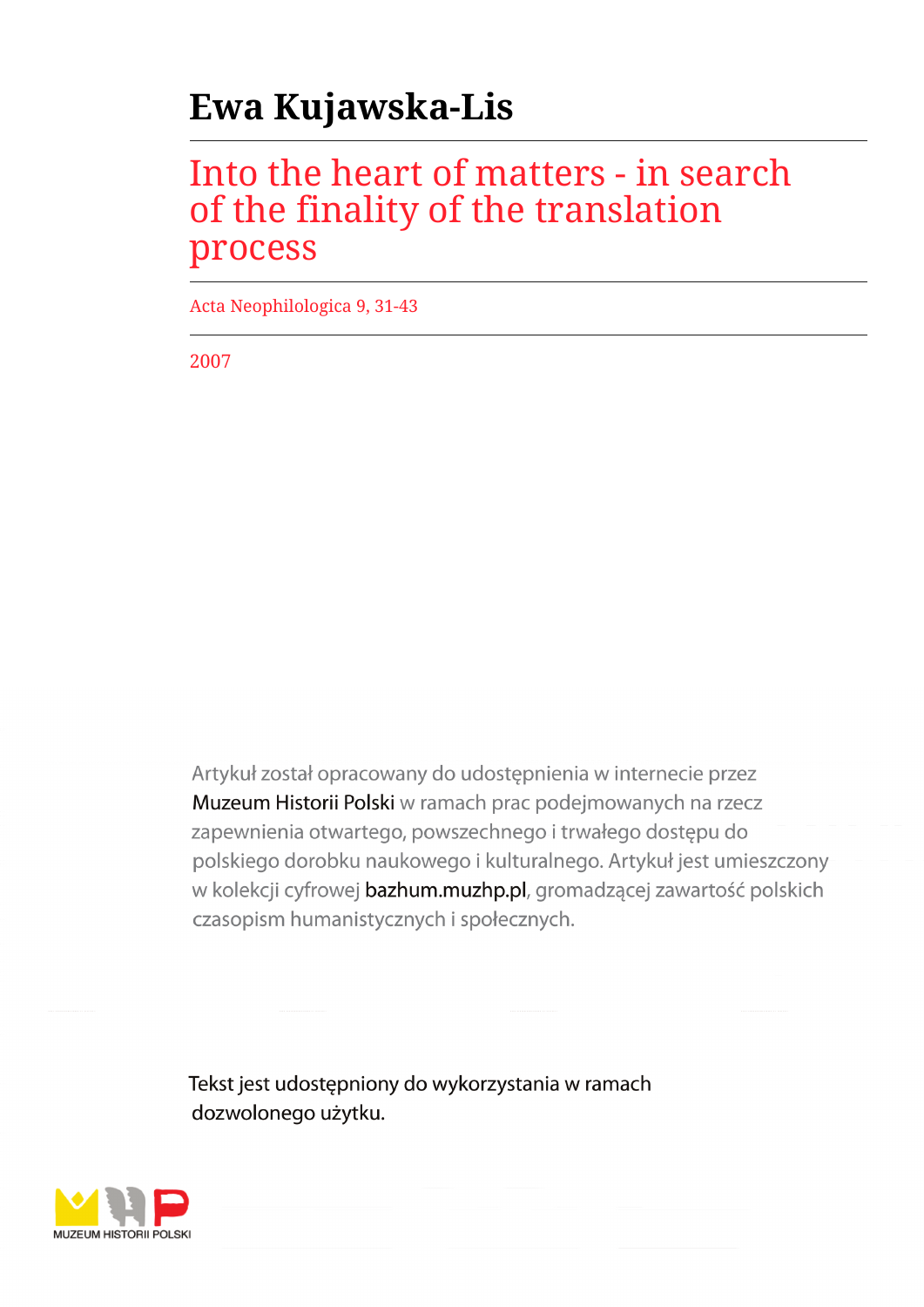#### ISSN 1509-1619

Ewa Kujawska-Lis Instytut Neofilologii UWM w Olsztynie

### INTO THE HEART OF MATTERS - IN SEARCH OF THE FINALITY OF THE TRANSLATION PROCESS

Key words: translation, revision, translation series, *Heart of Darkness*, recodification

As theoreticians of translation emphasize, the research in the field in question can be either product-oriented or process-oriented, yet to a certain degree the two areas of interest overlap (Bassnett 1980/1985: 28). The following analysis is essentially process-oriented as it attempts to investigate the reasons for introducing changes into the revised version of a translation of a literary text. Yet in order to provide the possible explanation for the shifts the relation between the source language text and the target language text(s) must inevitably come to the surface. Thus a product-oriented analysis will lead to process-oriented conclusions.

Much research has been carried out concerning the process of translation. Depending on the theoretical approach, the process is divided into three or two phases. The two-step process is advocated by Coseriu. He differentiates the semasiologic phase, that is the stage of interpreting and the onomasiologic phase, that is the stage of reverbalisation (cf. Dąmbska-Prokop 2000: 76). The three-step model of the translation process which accommodates a "linking phase" seems more common. Thus the linguistic model by Nida and Taber is based on: analysis, transfer and restructuring, although, occasionally it is considered a two-step model of decoding (which consists of the first two mentioned stages) and re-encoding. Nida's three steps can be roughly compared to the cognitive phases of understanding, deverbalisation and re-expression proposed by Lederer (cf. Dąmbska-Prokop 2000: 76).

The initial stage of the translation process is further subdivided into certain cognitive acts, as well as linguistic activities. The analysis, apart from the linguistic evaluation of the text, comprises compiling information concerning the text, the communication situation, the addressee, discourse functions, discourse type, etc. Thus at this stage not only linguistic material is considered but also non-linguistic factors, such as context and co-text, norms governing particular discourse types or genres. This stage leads to the "understanding" of the text with all that the term implies. It should result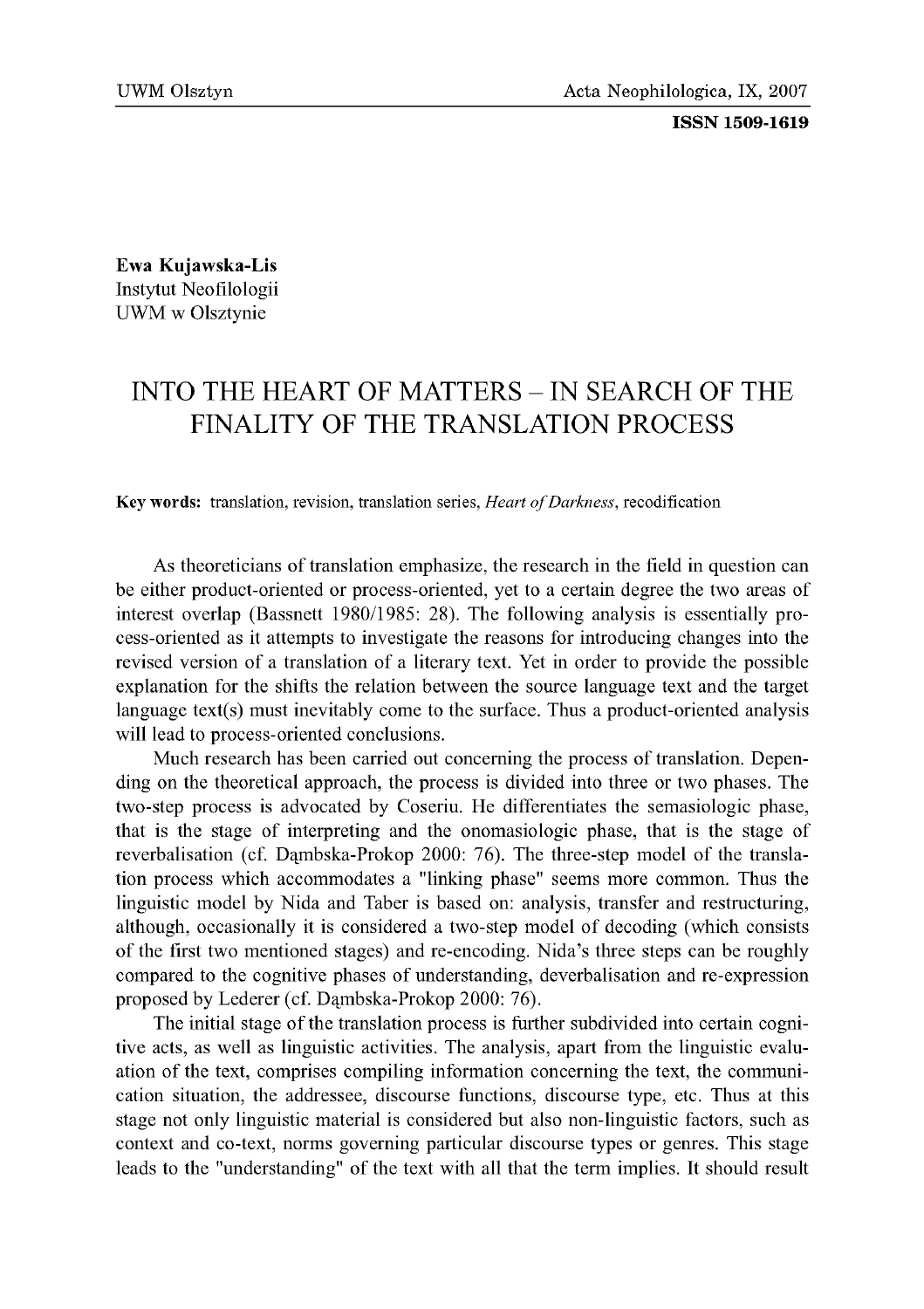in comprehending the sense (or contextual meaning) of the text viewed as a cognitive operation of grasping all the linguistic and non-linguistic elements united in a text and then "remembering" them apart from their linguistic form. In other words, it culminates in transfer/deverbalisation. The synthesis, which succeeds the middle-stage, means the actual production of the target text. It does not involve merely linguistic shifts from one language to another followed by intralingual shifts within the target structures, but recodification or rather creating the third code, the code of translation which emerges from the matrix code (of the original) and the target code (Frawley 1984/2003: 257).

The three phases are also evident in the scholarship of Russian linguists who saw analysis and synthesis as the initial and final stages of the process, linked by the mediating phase which is understood differently by various scholars. Thus for Rewzin and Rozencwejg it is moving from the textual matrix of the original to the new linguistic shape in the translation with accordance to previously established equivalences (cf. Ojcewicz 1991: 26). Komissarow sees the second stage as interlingual transformation, which follows the analysis understood as intralingual transformation and precedes the synthesis: final transformation within the target language structures (cf. Ojcewicz 1991: 26-27).

No model is complete, however, unless the synthesis/recodification stage is meant to include the "after-stage" of self-criticism, revision and final re-shaping of the new text. It is Koptiłow's model which most strongly pronounces the notion that the stage of synthesis is by no means the final phase of the translation process. The scholar believes that it is not the end of the process but the beginning of the next stage, i.e., the analytical verification of the target text (cf. Ojcewicz 1991: 27). Also Lipiński emphasizes the role of self-correction in his model based on analysis, finding a hierarchy of translation priorities, the translation process per se and verification (2000: 26-27). This is when the translator's role shifts from that of the second writer in the stage of reexpression/restructuring/synthesis to that of a critic. From the theoretical point of view the self-criticism stage should lead to the final version of the translation. The question is when this particular stage is finished and it seems that no theory is to answer it as the decision concerning the finality of the process is based on a purely subjective judgment: "the translator can never be sure of himself, he must never be. He must always be dissatisfied with what he does because ideally, platonically, there is a perfect solution, but he will never find it. (...) So he must continue to approach, nearer and nearer, as near as he can, but like Tantalus, at some practical point he must say 'ne plus ultra' and sink back down as he considers his work done, if not finished (in all senses of the word)" (Rabassa quoted in Korzeniowska, Kuhiwczak 1994: 141). Thus the theory provides the translator with a finite model of the translation process, practice makes them finish the process at some arbitrarily chosen point, and the utopian vision of a perfect translation extends the process ad infinitum.

It is not common that one may study the process of translation on the basis of several written versions of the same translation by the same translator. The psycholinguistic approach to translation does involve the analysis of the process through Think Aloud Protocols, yet TAPs focus rather on the cognitive processes during the act of translation per se and they involve mostly interpreting rather than written translation (cf. Dąmbska-Prokop 2000: 164). Moreover, they tend to center on the stage of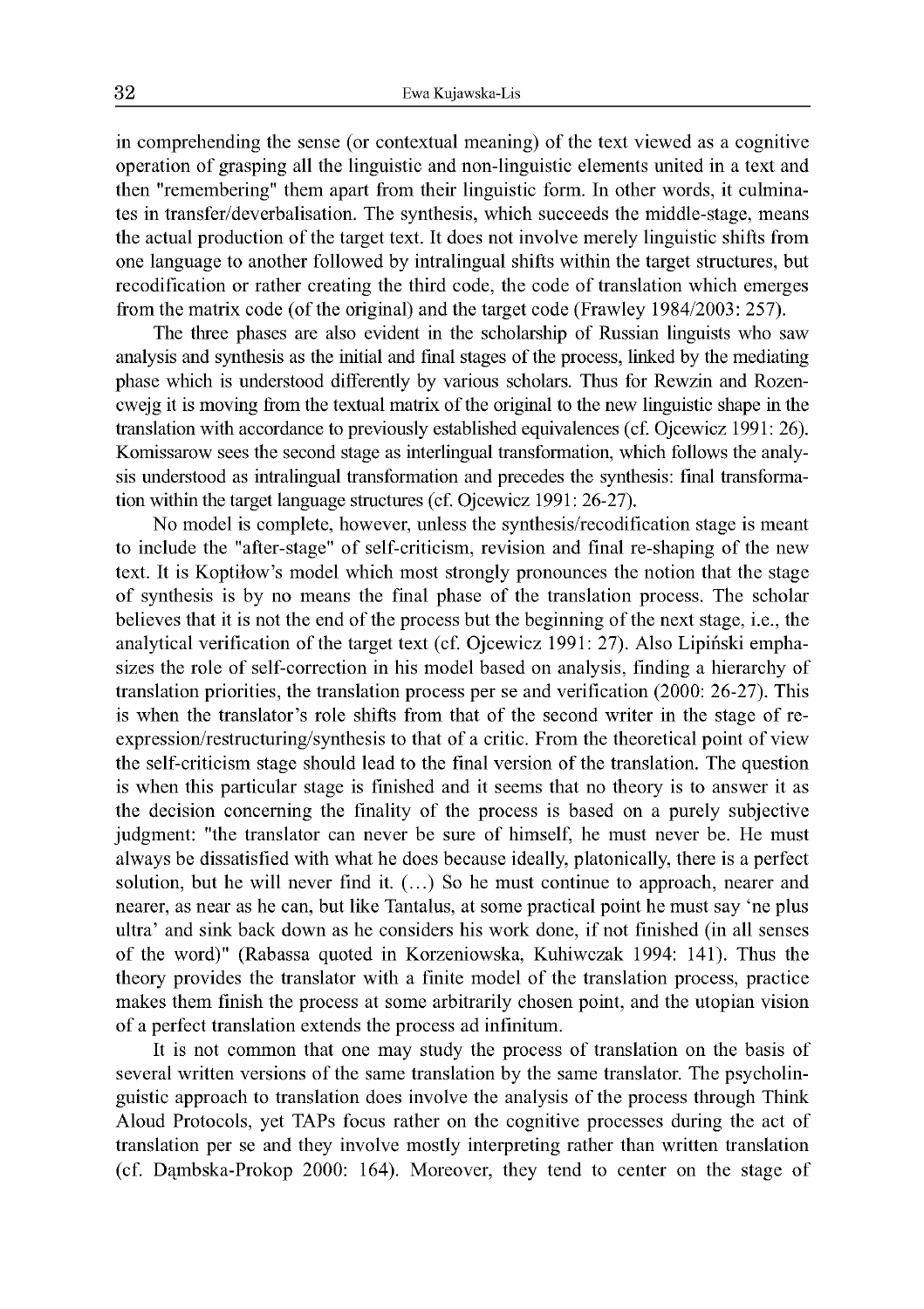comprehending the sense and re-verbalizing it, rather than on the painstaking phase of criticism and revision. Also the finality of the process itself is not researched thoroughly. Thus it seems interesting to investigate the finality of the translation process on the basis of the translated text treated as a final version and its revised rendering. The finality is understood here provisionally as the decision to publish the translation, that is providing the reader with a completed translated text. Revision is treated widely as any changes introduced to the published text, whether by the translator himself/herself or the editors. The discussion will inevitably lead to the issue concerning the connection between the revision stage and other stages in the translation process, especially analysis. These are the points to be addressed in the present analysis of two published translations by Aniela Zagórska of Joseph Conrad's *Heart of Darkness*.

*Heart of Darkness* published originally in 1899 has enjoyed several translations into Polish so far. The first to appear was Zagórska's 1930 version, who seems to have established the title *Jądro ciemności* which none of the subsequent translators dared change. Much later, towards the end of the 20<sup>th</sup> century, her version was followed by newer ones of Jędrzej Polak (1994), Barbara Koc (2000) and Ireneusz Socha (2004). O f the four, Zagórska (1890-1943) may be considered an expert translator of Conrad's works as she provided the Polish readership with, inter alia, *Lord Jim, Szaleństwo* Almayera (Almayer's Folly), Wykolejeniec (An Outcast of the Sea), Zwycięstwo (Victory), Między lądem a morzem ('Twix Land and Sea), Złota strzała (The Arrow of Gold), *Zwierciadło morza (The Mirror of the Sea)*<sup>1</sup>. Thus she may in no way be called a novice when it comes to Conrad, his works and their translation. She was actually the first winner of the Polish PEN Club Award in 1929 for outstanding literary achievement, which was initially conferred upon translators only [\(http://www.culture.pl\)](http://www.culture.pl). Yet when one gets an opportunity to read *Jądro ciemności* in her translation published in 1930 and at any later date, one can easily notice changes between the two works, in some cases quite substantial ones.

The following analysis chooses to focus on Zagórska'a translations since she was the one who began the translation series of *Heart of Darkness* and to some extent all the following translations were influenced by her rendering, but also because it is the only case when one is able to study the process of translation not with the view of the series per se but from the perspective of revision/correction. Thus the discussion shall concern the 1930 version labeled Translation 1 (T1) and the 2004 version called Translation 2 (T2)2. *Jądro ciemności* translated by Zagórska was reprinted several

<sup>&</sup>lt;sup>1</sup> Interestingly, towards the end of the 20th century the publishing house "Zielona Sowa" published several books by Conrad, yet almost each was translated by a different person: *Tajfun* and *Lord Jim* by Michał Filipczuk, *Smuga cienia* by Ewa Chruściel, *Szaleństwo Almayera* by Tomasz Tesznar. It seems that it is difficult to talk presently about a translator who specializes in Conrad's works, as was the case with Zagórska. Michał Filipczuk, for instance who translated two works by Conrad, is also the translator of such works published by "Zielona Sowa" as: *Opowieść wigilijna* by Charles Dickens, *Z wybranych problemów filozofii* and *Pragmatyzm* by William James, *Wyspa skarbów* by Robert Louis Stevenson, *Rozważna i romantyczna* by Jane Austen and *Natura* by Ralph Waldo Emerson. Thus he seems to be a full-time translator of literary/non-literary texts employed by the publishing house rather than one who specializes in translating Conrad.

 $2$  T2 is a reprint (though it is not stated explicitly in the book) of the 1972 version included in the first full edition of Conrad's works in Poland edited by Zdzisław Najder. Although still labeled as Zagórska's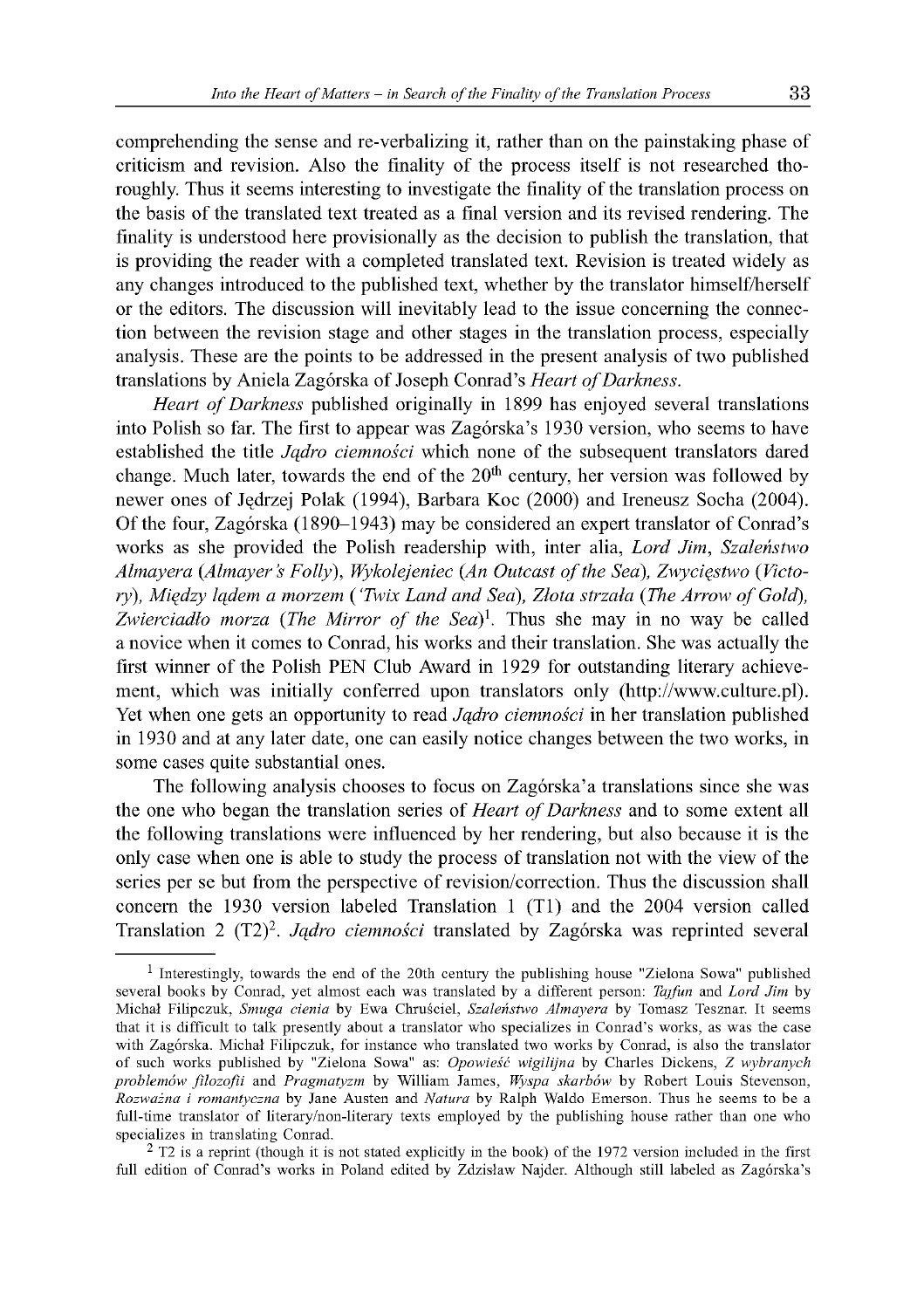times by various publishing houses, it is noticeable, however, that unless it is indicated that the work is a reprint of the 1930 translation published by Dom Książki Polskiej, it is inevitably T2 that the reader may get acquainted with. The most obvious difference between T1 and T2 is that of spelling and punctuation, which is rather obvious given the changes the Polish language has undergone over the years. Such changes will not be in the scope of the following discussion, as they are only interesting from the historical perspective and they were initiated by the editors who adapted the text to the modern orthography. The attention shall be focused on changes which are rooted in the interpretation stage rather than on technicalities. The differences between the two texts concern various issues, among others: terminology (especially nautical terminology) in a narrow sense, and lexicon in a wider sense (choice of particular lexical items), treatment of metaphors and structural repetitions, syntax influencing understanding the work, shifts of meaning and mistranslations. Because of the limited scope of this work, only selected issues will be discussed in detail.

The most striking difference between  $T1$  and  $T2$  is the treatment of the key, eponymous *heart* and *darkness.* The two words which begin (if we treat the title as the beginning of a work of art) and end Conrad's work are ever present in the novella. The final words uttered by the narrator: "(...) seemed to lead into the *heart* of an immense darkness" (Conrad 1985: 121, emphasis mine)<sup>3</sup> return to the beginning, to the title of the work and clasp it in particular frames of reference. *Heart* can be understood as *the inside* – the inside of a country, a continent, the earth or human soul – self. Similarly *darkness* can represent various phenomena - the tangible jungle, the intangible evil, the unknown, destruction, exploitation, the wild, the savages. The list could continue, as both words are used symbolically. *Darkness* may also envelop the dark side of humanity. Thus, similarly to the story itself which may have different levels of meaning, the title and its components may be comprehended in various ways. *Heart of Darkness* can be the middle of the black continent, where the narrative takes place. It can be treated as the centre of a hell-like earth, where human beings experience evil and destruction. It is also a place where civilised people are faced with a former stage of development - the wild and savage tribes who still live in ignorance. In their own hearts people discover their other selves, if *heart* is to be interpreted almost literally. *Heart of darkness* is then the heart permeated with evil or ignorance. The darkness of evil in which Kurtz exists also has its hearts - of people who love him: Russian harlequin, the African tribe and two women – the Intended left in Europe and the black lover. The jungle has its heart too  $-$  the deepest place unknown to the white man, which nevertheless vibrates with life.

The English text is "scattered" with *hearts* and *dark(ness).* The words are used both literally and metaphorically and their presence is rather oppressive. Literal collo-

translation, the 1972 version underwent "the editorial scrutiny" which resulted in providing the readers with "the corrected version". Thus in the present analysis the T2 version is treated as revised rather than self-revised version. This, however, should not be treated as invalidating the argument about the translation process, as the stage of self-revision may include consultations with other experts.

<sup>3</sup> For the sake of convenience any further longer quotation from *Heart of Darkness* shall be indicated as *HD* followed by the appropriate page number.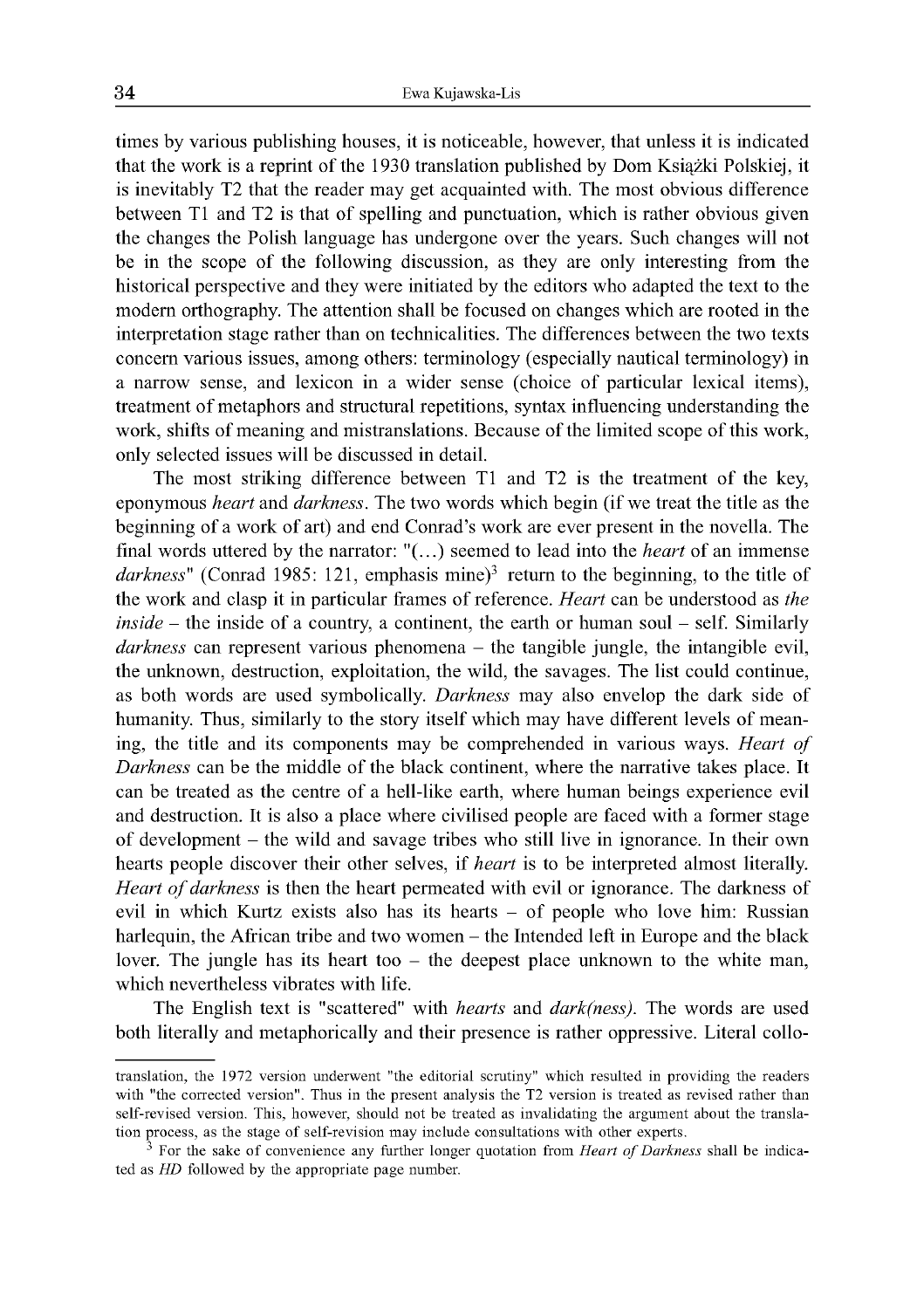cations include expressions such as "pitch dark" *(HD 58)*, "approach in daylight – not at dusk, or in the dark" *(HD* 72-3), "dark human shapes" *(HD* 100), "The darkness of an impenetrable night" *(HD* 103), "dark eyes" (HD 117), "the room was growing darker" *(HD* 118). In the majority of cases, though, the meaning of literal collocations with *heart* or *darkness* is extended to acquire the metaphorical one: "dark places of the earth" *(HD* 29), "darkness was here yesterday" *(HD* 30), "face the darkness" *(HD* 31), "tackle a darkness" *(HD* 31), "guarding the door to Darkness" *(HD* 37), "sent into the depths of darkness" (*HD* 46). It is noticeable that although the expressions with the *dark* element appear in the text from the first paragraph, their frequency, especially collocating with *heart*, increases as the story progresses and near the end there is hardly a page without one or the other. The question is whether it is difficult to render the expressions which contain the lexical items of *heart* and *darkness* consistently in order to achieve the same oppressive, brooding and beating effect as can be felt when reading the original, given their metaphorical dimension.

*Darkness* seems much less problematic than *heart*, as the latter refers both to the centre (of the land) and the literal organ sometimes treated metaphorically, so depending on the meaning of a particular metaphor the consistency of rendering may not be possible to achieve. The following table presents a selection of translations of collocations including the two key components:

| Nr               | Original                              | <b>Translation 1</b>             | <b>Translation 2</b>               |
|------------------|---------------------------------------|----------------------------------|------------------------------------|
| 1.               | one of the dark places of the         | było ongi jednym z mrocznych     | było jednym z ciemnych             |
|                  | earth $(29)$                          | zakatków ziemi (68)              | zakatków ziemi (6)                 |
| $\overline{2}$ . | It had become a place of              | Przeobraziło się w miejsce,      | Przeobraziło się w miejsce,        |
|                  | darkness (33)                         | gdzie panuje mrok (73)           | gdzie panuje ciemność (9)          |
| 3.               | the silence of the land went          | cisza kraju przenikała do duszy  | cisza kraju przenikała do          |
|                  | home to one's very heart (56)         | (107)                            | duszy $(26)$                       |
| 4.               | profound darkness of its heart        | głęboki mrok z wnętrza lądu      | głęboką ciemność z wnętrza         |
|                  | (65)                                  | (121)                            | ladu (32)                          |
| 5.               | the heart of impenetrable             | z głębi nieprzeniknionej         | z jądra nieprzeniknionej           |
|                  | darkness (83)                         | ciemności (146)                  | ciemności (44)                     |
| 6.               | powers of darkness (85)               | mroczne potęgi (150)             | ile ciemnych poteg $(46)$          |
| 7.               | the heart of darkness (109)           | z głębi ciemności $(186)$        | z jądra ciemności (63)             |
| 8.               | Barren darkness of his heart<br>(110) | jałowy mrok jego serca (186)     | jałową ciemność jego serca<br>(64) |
| 9.               | I will wring your heart yet!          | Dobiore ci się jeszcze do trzew! | Dobiore ci sie jeszcze do          |
|                  | (110)                                 | (187)                            | bebechów! (64)                     |
| 10.              | His was impenetrable darkness         | Ten człowiek tkwił               | Ten człowiek tkwił w nieprze-      |
|                  | (111)                                 | w nieprzeniknionym mroku (188)   | niknionej ciemności (64)           |
| 11.              | like the beating of a heart $-$ the   | jak bicie serca - serca          | jak bicie serca - serca zwycięs-   |
|                  | heart of conquering darkness (116)    | zwycięskiej ciemności (196)      | kiej ciemności (68)                |
| 12.              | An unearthly glow in the              | nieziemską jasnością wśród       | jasnością wśród ciemności          |
|                  | darkness (119)                        | $m$ roku $(200)$                 | (70)                               |
| 13.              | seemed to lead into the heart of      | zdając się prowadzić wgłąb       | zdając się prowadzić do jądra      |
|                  | an immense darkness (121)             | niezmierzonej ciemności (203)    | niezmierzonej ciemności (72)       |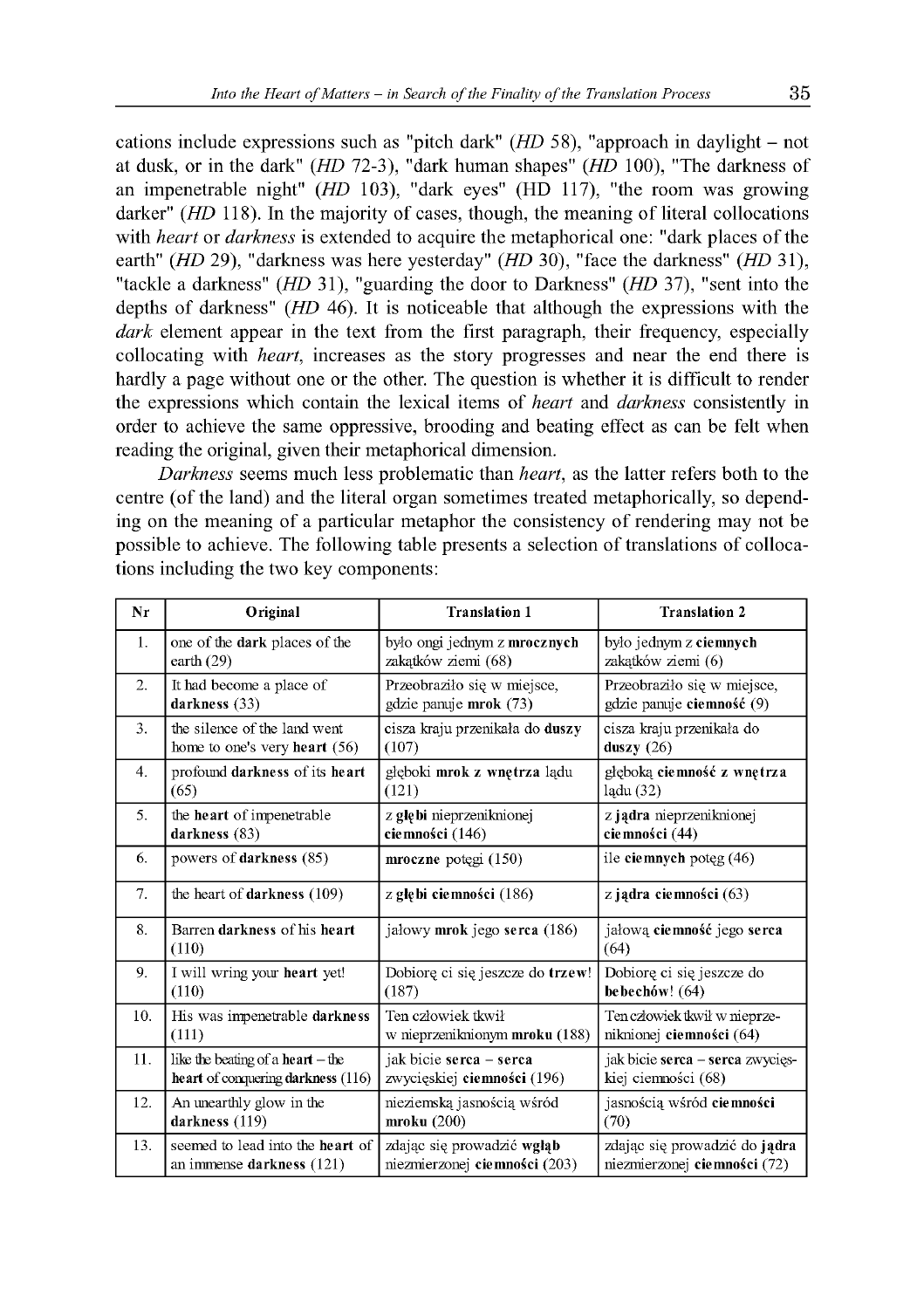The first thing to notice is the inconsistency of treatment of *darkness* in T1. Depending on the collocation either *mrok* or *ciemność* are used. Both are obviously correct as the equivalents of *darkness*, yet it is difficult to establish any pattern of using one word or the other. It cannot be stated that when *dark(ness)* is used literally then it is translated as *mrok,* and when metaphorically then it becomes *ciemność.* It also cannot be suggested that when it collocates with *heart* then it is translated as *ciemność.* It seems that the decision which word to choose is purely arbitrary. T2, however, treats the key expression much more consistently and employs one expression throughout the course of the text, one which is present both in the title and in the final sentence of the story. With this unchanging attitude T2 achieves more easily the level of oppressiveness present in the original. The change between T1 and T2 seems to have resulted from a more profound focus on detail at the stage of analysis and noticing the pervasiveness of *darkness.*

Paradoxically, *mrok* seems in certain Polish collocations much more powerful than *ciemność* when it comes to creating oppressive atmosphere because of its indeterminacy. It does not only refer to the lack of light but evokes fear, like in *mroczny las,* whereas *ciemność* in its primary meaning refers to the first quality mentioned. Perhaps the decision to use this expression and its derivatives in T1 was governed by this additional interpretative possibility, as well as the tendency to avoid repetitions. Yet it is quite obvious that Conrad repeats *dark(ness)* consciously. A number of its synonymous expressions in English is vast indeed, and he occasionally employs *gloom,* especially at the beginning of the story when describing the Thames and its surroundings. Yet his persistency in choosing *darkness* becomes the semantic dominant creating a network of interrelated meanings. Describing the two women in the headquarters of the company in Brussels as "guarding the door of *Darkness*" (HD 37) suggests that once you walk inside you are inevitably to descend down to the very centre of darkness – its heart. As several critics already observed, the expression itself and the situation obviously provokes associations with the traditional descent into hell, such as in Virgil's *Aeneid* or Dante's *Inferno* (cf. Watt 1988: 324)<sup>4</sup>. It is at this point in the narrative when the lexical item becomes infused with all the additional, symbolic and intertextual meanings (which is even emphasized by its capitalization) pointing to Marlow's descend into his own/continent's/civilization's/Kurtz's, etc., *darkness.* Hence, the initial impulse to dispense with the repetitious use of one word in T1 and typical collocations is abandoned in T2, pointing out that in T2 interpretation takes precedence over *uzus.*

The situation with *heart* is even more complex. T1 employs various expressions so as to make them collocate naturally with surrounding lexical items. Thus at least six different possibilities are used: *wnętrze (lądu), głębia (ciemności), serce, trzewia, dusza, wgłąb.* Interestingly in the provided examples *jądro* of the title does not even appear. With such a wide selection, the eponymous metaphor is not so evident within the textual material and consequently does not focus the reader's attention. T2 attempts a more consistent approach eliminating all synonyms but the two which refer to

<sup>4</sup> Ian Watt in his influential essay discusses in more detail the symbolism of *Heart of Darkness* and provides many more different interpretations of the scene in the anteroom (see: 1988: 323-325).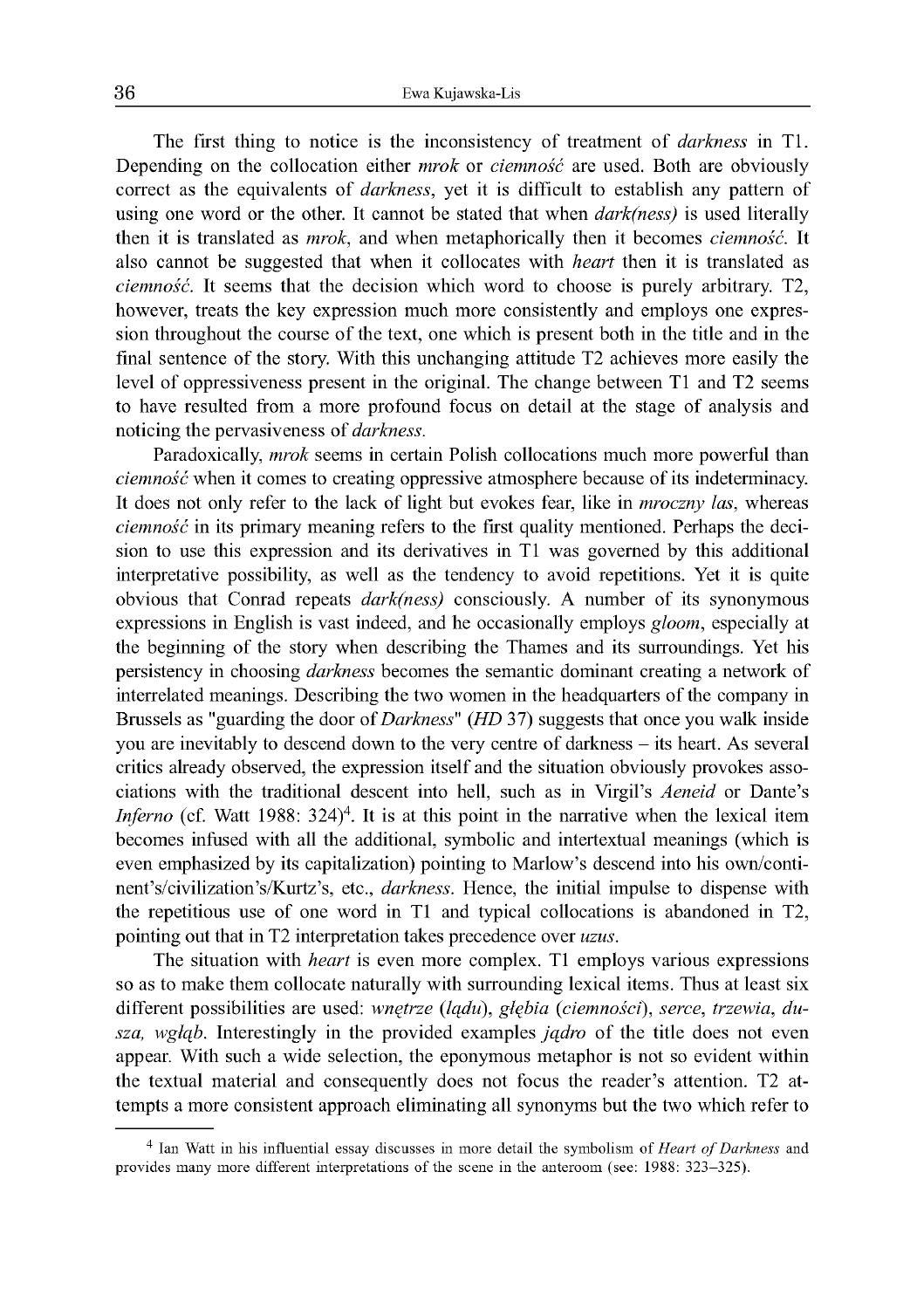the two meanings of the polysemous *heart: jadro* as *centre* and *serce*. It also does not resign from *dusza.* It is impossible to achieve in the Polish language the same polysemous effect with *heart* as in English when it is to be rendered as *jądro* (the primary meaning of which is 'testicle'). If *jądro* were to be used consistently then absurd collocations might appear when the word *heart* clearly refers to its primary meaning, especially in example 8. Thus, with some exceptions, the extended meaning of *heart* as centre is consistently rendered as *jądro* providing the Polish version with the frame of the title-ending of the story. This allows for seeing in the revised version a careful patterning of wording and certain repetitions of images leading to a more in-depth interpretation of them.

Paradoxically, the Polish word *serce* is as polysemous as the English one, among many of its meanings is also *centre, inside*, with such common collocations as *serce kraju/puszczy* (Słownik PWN 1989: 200). Thus the employment of this word in the translation might solve all potential problems with different layers of meaning of expressions in which the word *heart* appears. If one looks at the provided table in almost all examples *serce* might be used with a good result. The only problematic instance, and of course the most important one, would be *heart of darkness* in its nominative case in Polish: *serce ciemności.* It seems that although *serce* means the centre of something, it generally points to the nucleus of something concrete, something tangible, as in the provided collocations. W hen it refers to the centre, it requires collocation with some physical object (either human or non-human, but still a physical phenomenon), whereas *darkness* implies shapelessness. Obviously the original expression is an oxymoron, and so the translated version should share this quality, yet the oxymoron *serce ciemności* does not work (as a layman might say). The decision to use *jądro* involved providing different equivalents for the key *heart* depending on the collocation. However, as can be easily noticed in T1 she exercised more freedom in the selection of synonyms, whereas T2 is more controlled as if the translator worked to a greater extent under the constraint of the original text rather than the target language norms of naturalness.

It also is inevitable to ponder on example 9. One keeps wondering why T2 in which whenever possible *heart* is rendered as *jądro* or *serce* does not persist in this case, although it does change the original rendering of T1. The first option is obviously out of the question, yet potentially it seems possible to translate this exclamation by employing the word *serce*. Claiming that the editors overlooked this particular case is not justifiable, given the scope of corrections. Perhaps it is a matter of interpretation where "Wyrwę ci jeszcze serce!" is felt to mean *kill,* whereas "Wyrwę ci jeszcze *bebechy!"* or the T2 version refers to *plunder.* Kurtz when rendering the words clearly refers to what can be obtained from the wilderness, thus implicitly invoking the idea of raiding the jungle in search of ivory. Yet, if *heart* of the wilderness may be symbolically treated not only as its centre but also as its most valuable part - it may also refer to ivory. Consequently, "Wyrwę ci jeszcze serce!" might provide for the interpretation of the exclamation as referring to getting as much ivory as possible out of the dark land. It is interesting that the idiomatic expression (to *wring one 's heart)* meaning "to make you feel sad or very sorry for them" (Cobuild Dictionary 1990: 1693) is treated by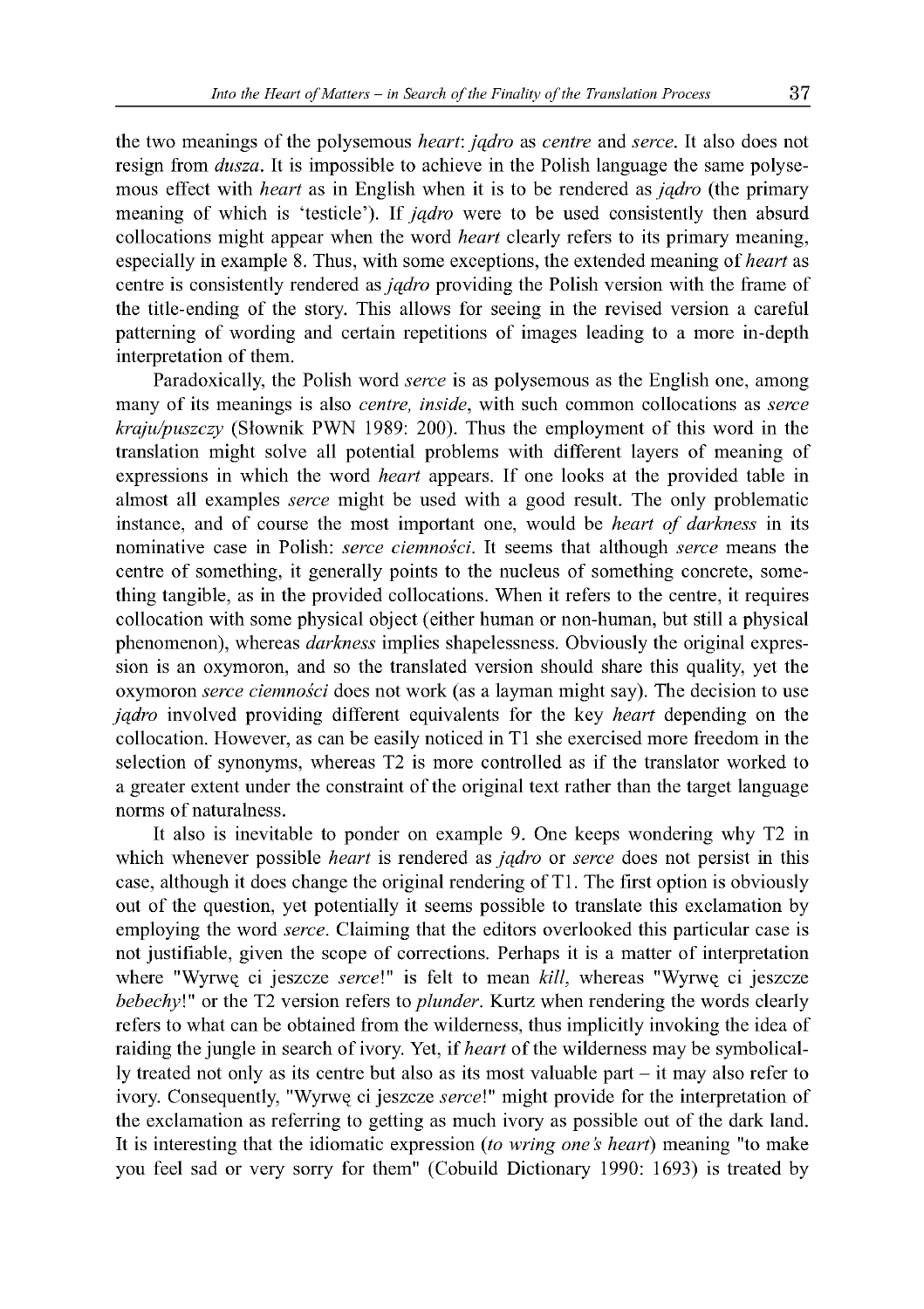Conrad on the one hand literally as extracting something from somewhere, and on the other hand metaphorically as referring to extracting from the jungle something most valuable. But he dismisses the idiom as such, whereas in the translation the Polish equivalent of this idiom might be actually used: "Chwycić za serce" (Słownik PWN Oxford 2004: 1374), again in its literal rather than idiomatic meaning.

The next change to be noticed between T1 and T2 is the rendering of the words which provide the clue to understanding the impact of Kurtz's insight before his death. These are the most powerful words in the entire work, whispered initially by Kurtz and then echoing in Marlow's mind: "The horror! The horror!" *(HD* 111, 117, 121). They are ambiguous and may be variously interpreted. Marlow comments: "I understand better the meaning of his stare, that could not see the flame of the candle but was wide enough to embrace the whole universe, piercing enough to penetrate all the hearts that beat in the darkness. He had summed up - he had judged. "The horror!" *(HD* 112-3). This commentary seems to have governed the choice of the lexical item to render the original *Horror!* in T1: "Ohyda! Ohyda!" (189). This indicates disgust at what Kurtz has seen, revulsion of the dark side. Even Marlow admits: "it [expression] had a vibrating note of revolt in its whisper" *(HD* 113). This might justify the T1 version. Yet T2 provides the reader with a completely different utterance provoking a new interpretation: "Zgroza! Zgroza!" (65). This indicates fear, dread as the outcome of the comprehension. Such an interpretation is justified on the basis of Marlow's further words: "It [the cry] was an affirmation, a moral victory, paid for by innumerable defeats, by abominable terrors, by abominable satisfaction. But it was a victory!" *(HD* 113). *Zgroza* reflects much more powerfully the feelings of somebody who had a glimpse of his entire life shortly before his death and understood the meaning of this insight. *Zgroza* may sound victorious as implying the dying person's admittance of his "devilishness" and fear of its outcome. *Ohyda* does not provoke such associations. It suggests disgust with oneself, one's life, life in general, but lacks the fear factor so strongly pronounced in the original.

Thus the revised translation introduces changes at the lexical level, but as in any literary work, the lexical level is nothing apart from the semantic one, and so even seemingly insignificant changes in the choice of vocabulary may influence the interpretation of the work.

The criticism/revision stage with respect to the treatment of key words clearly indicates the need for hermeneutic interpretation of the text and returns the translator to the initial phase of analysis focusing not on the linguistic material but on the meanings of particular lexical items with regard to the entire work, their interrelationships and patterns which they create.

Similarly, structural repetitions used by Conrad, that is repetitions of syntactical structures and vocabulary items, or, in a wider contexts, scenes or characters, are an extremely important feature of the discussed work. They point to different phenomena<sup>5</sup>.

<sup>5</sup> A more detailed discussion of this characteristic feature of the novella with respect to the syntactical and lexical repetitions may be found in *Rhythmical Structure of Narration of "Heart of Darkness" and "Apocalypse Now"* (Kujawska 2002).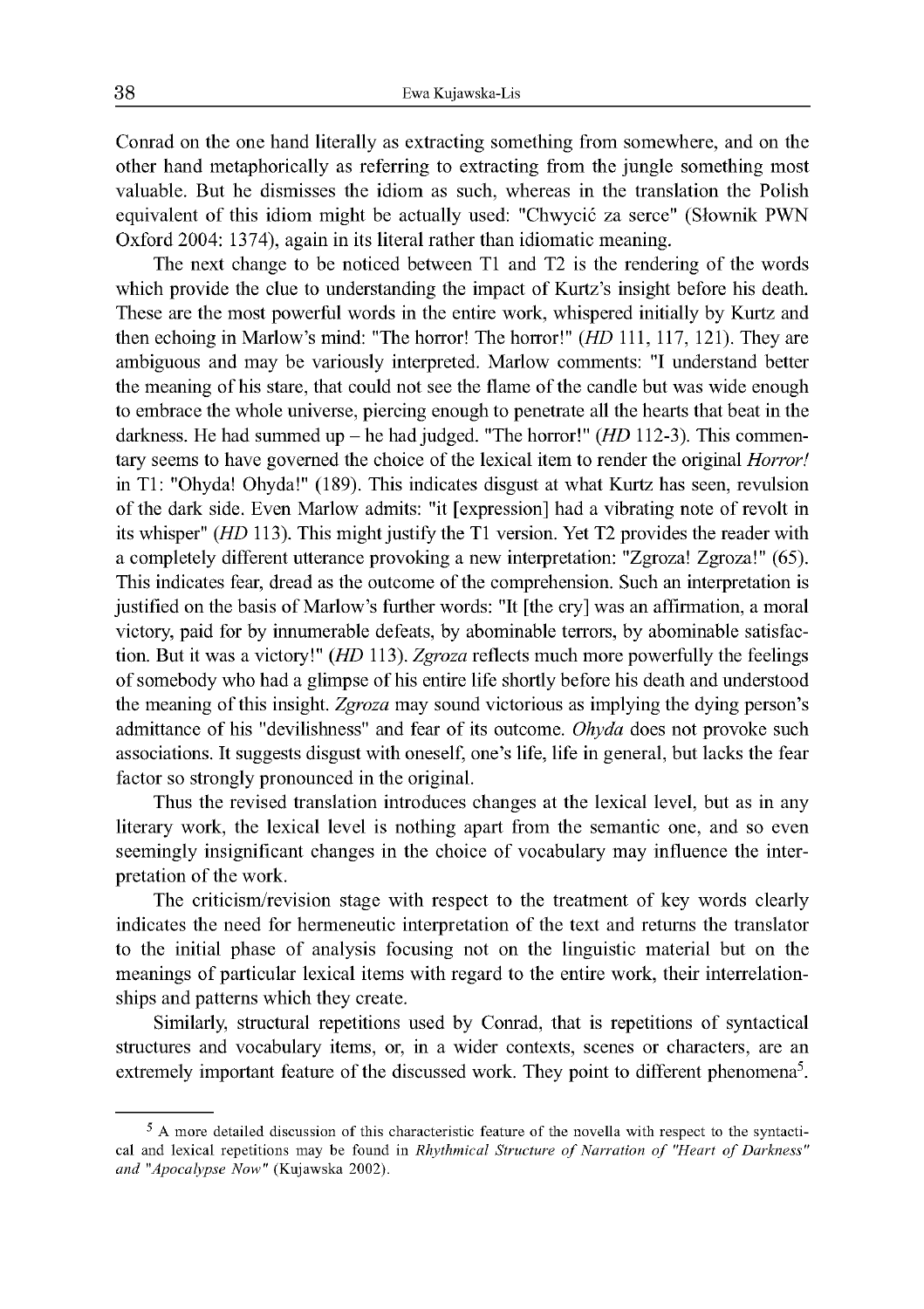Generally this feature of the text is treated consistently in both T1 and T2. However, in cases when a particular word is repeated over the course of one paragraph several times and, in addition, it is polysemous, T1 tends not to overuse one word and instead takes advantage of both meanings of the original expression, whereas T2, although also trying not to overburden the text with one lexical item, persists in referring to one meaning. The following table illustrates the case in question. It represents fragments of two paragraphs which follow one another, but are divided into three sections so as to allow a detailed analysis:

| Nr | Original                                                                                                                                     | <b>Translation 1</b>                                                                                                                                                                                                | <b>Translation 2</b>                                                                                                                                                                                     |
|----|----------------------------------------------------------------------------------------------------------------------------------------------|---------------------------------------------------------------------------------------------------------------------------------------------------------------------------------------------------------------------|----------------------------------------------------------------------------------------------------------------------------------------------------------------------------------------------------------|
| 1. | I did not see $-$ you<br>understandI did not see the<br>man in the nameDo you see<br>him? Do you see the story? Do<br>you see anything? (57) | Nie umiałem sobie wystawić<br>człowieka noszącego to<br>nazwisko, tak jak i wy go sobie<br>wystawić nie możecie. Czy<br>widzicie go? Czy rozumiecie tę<br>cała historyję? Czy rozumiecie<br>z tego cokolwiek? (109) | Nie umiałem sobie wystawić<br>człowieka noszącego to<br>nazwisko, tak jak i wy go<br>sobie wystawić nie możecie.<br>Czy widzicie go? Czy widzicie<br>te cała historie? Czy widzicie<br>cośkolwiek? (109) |
| 2. | Of course in this you fellows<br>see more than I could then, you<br>see me, whom you know(58)                                                | Wy, koledzy, możecie oczywiście<br>z tego więcej zrozumieć, niż<br>ja podówczas. Wy rozumiecie<br>mnie, którego znacie (110)                                                                                        | Wy, koledzy, możecie oczy-<br>wiście z tego zobaczyć więcej<br>niż ja wtedy. Wy widzicie<br>mnie, którego znacie (27)                                                                                    |
| 3. | It had become so pitch dark that<br>we listeners could hardly see<br>one another. (58)                                                       | Nastała ciemność tak gęsta, że<br>my, słuchacze, z trudem mogli<br>$\sin y$ się widzieć. (110)                                                                                                                      | Nastała ciemność tak gęsta, że<br>my, słuchacze, z trudem mog-<br>liśmy się widzieć. $(27)$                                                                                                              |

Marlow who narrates the story at this point uses the polysemous *see* which refers to the actual physical act of recognizing something with one's eyes, to imagining some phenomenon, or to understanding it. The repetition in the original is so oppressive that it immediately catches the reader's attention, especially because not only the word itself is repeated but also syntactical structures in which it is used. Conrad skillfully operates on the different levels of meaning of *see*. In example 1 Marlow clearly implies that he could not *imagine* Kurtz as a man and asks his companions upon the *Nellie's* deck whether they can *imagine* Kurtz, *understand* Marlow's story or *understand* Kurtz's story. In extract 2 the meaning of *see* is still closer to *understand* rather than to the actual physical process of seeing. Yet what follows immediately in example 3 refers explicitly to the physical surroundings and the activity of seeing with one's eyes. Because it was so dark, on the boat's deck nothing could be seen and Marlow changes into a voice for his listeners just like Kurtz was for him. Hence not only lexical, syntactic but also semantic repetition is established.

One might argue that Conrad plays with words, and to a certain extent it is true, yet his reasons for the "game" is not to make the reader laugh (which is the typical function of word games) but to introduce a sharp contrast between Marlow's expectations and the reality. The agitated Marlow, involved deeply in his story (which is indicated by his direct and repeated questions) is not only unnoticeable by his audi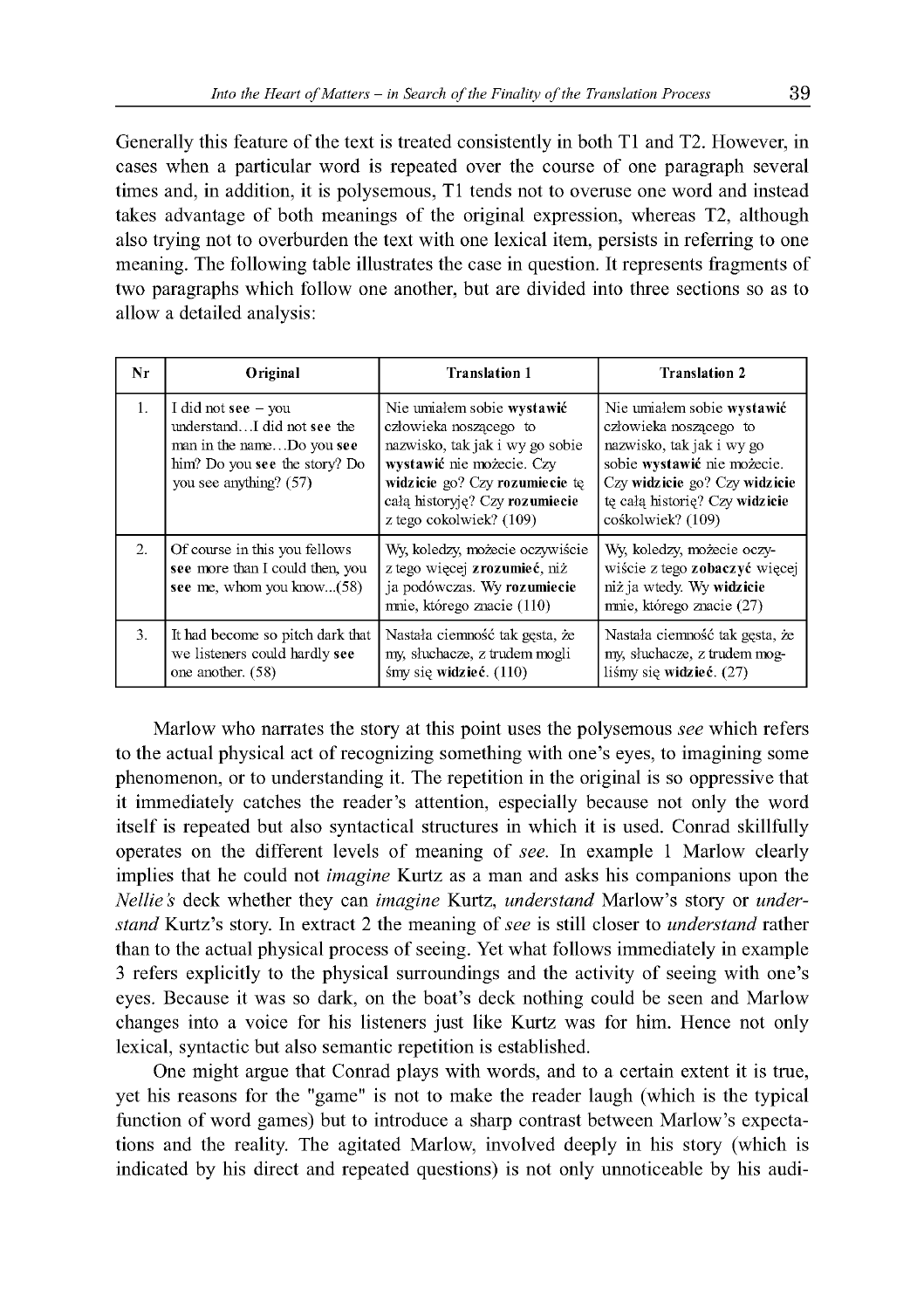ence because it is dark but also, and more importantly, not understood (as only the main narrator is listening to him, the others most probably being asleep: "There was not a word from anybody. The others might have been asleep, but I was awake" *HD* 58). This is a very powerful excerpt in the novella indicating lack of interest in Marlow's story. Its power is achieved at the graphical level by the oppressiveness of the word *see* which catches the reader's attention and focuses it on the overlapping of its meanings.

This effect is achieved fully neither in T1 nor in T2, but the latter attempts a more consistent treatment of the key word, limiting the number of its synonyms, which nevertheless does not restrict the interpretative scope, as in example 2 the reader obviously notices that the meaning of the verb *widzieć* is extended to *wyobrazić sobie.* Yet it does not fully accommodate *comprehension* so crucial for Marlow. Still T2 version is less explicit and invites the reader to the intellectual game of interpreting the meaning of the passage, whereas T1 by introducing the verb *rozumieć* checks the reader's involvement in the process of decoding the fragment. It also destroys the link between paragraphs 2 and 3, thus ruling out the meticulous patterning of the original. Consequently, the changes introduced in T2 in comparison with T1 are again subordinated to the stage of analysis rather than post-synthesis with the view of deleting source language interferences or introducing intralingual syntactic shifts to make the text more natural. The reduction of the number of synonyms leading to creating a link between passage 2 and 3 points to the fact that the revision stage is closely related with noticing the careful patterning of lexical items in a literary work, which gains semantic significance and trying to create a text which would, at least to a certain extent, provide the reader with a similar patterning in order to achieve the same meaning.

Obviously the revision stage involves also introducing syntactical changes where necessary as for instance in the following example, which is just one of many:

| He carried his fat paunch with | Obnosił ostentacyjnie swój tłusty Obnosił ostentacyjnie na |                             |
|--------------------------------|------------------------------------------------------------|-----------------------------|
| ostentation on his short legs  | brzuch na krótkich nogach                                  | krótkich nogach swój tłusty |
| (HD 62)                        | (T1 111)                                                   | $\vert$ brzuch (T2 30)      |

In T1 it is the belly which "possesses" short legs, so the shift in the word order was necessary in order to avoid the humorous effect which was not intended in the original.

Interestingly with respect to changes of vocabulary between T1 and T2, the choice o f a lexical item may influence the way the character is "created" through words, for instance: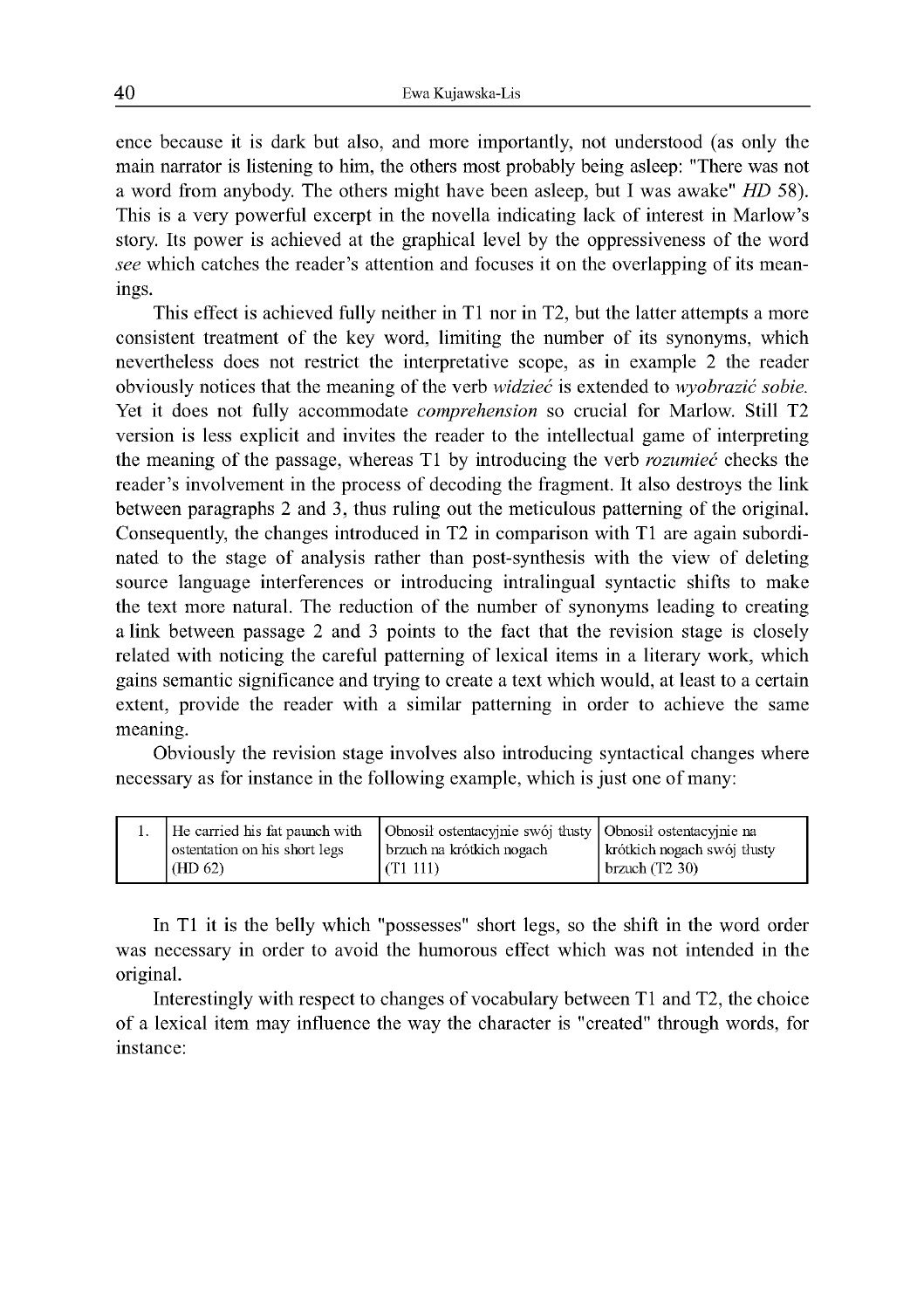| No. | Original                                | <b>Translation 1</b>                      | <b>Translation 2</b>                       |
|-----|-----------------------------------------|-------------------------------------------|--------------------------------------------|
| 1.  | With gleams of varnished sprits<br>(27) | błyskając pokostowanemi<br>rejkami $(65)$ | błyskając pokostowanymi<br>rozprzami $(5)$ |
| 2.  | Stood in the bows $(27)$                | stał na <b>baku</b> $(65)$                | stał na dziobie $(5)$                      |
| 3.  | the forepart of the steamboat<br>(63)   | obok <b>przodu</b> statku (117)           | u dziobu statku (31)                       |
| 4.  | the water-gauge $(70)$                  | szkło wodowskazowe (127)                  | wodowskaz (35)                             |
| 5.  | a decked scow (79)                      | wielkiej łodzi z pokładem (140)           | krypy z pokładem (42)                      |

In T2 the narrators ("main" narrator in 1 and 2 and Marlow in 3, 4, 5) are much more knowledgeable of nautical profession due to specific nautical terminology used by them, than in T1 where more layman vocabulary is introduced. Thus they seem more credible, especially Marlow who "was the only man of us who still 'followed the sea'" *(HD* 29) and who consequently should be familiar with most technical terms as he indeed is in the original.

The scope of this analysis does not allow for the discussion of more examples thus the main emphasis has been put on the treatment of key words with the idea to highlight the link between the stage of revision and analysis (in this case hermeneutical analysis). The connection between the stage of revision and synthesis is rather obvious as revision is performed in order to make the final product comply with target language norms. Yet the modifications introduced at the revision stage resulting from a more detailed analysis of the original textual material, which lead to semantic changes, are more interesting as they immediately rise the question concerning the status of the revised text. Is the revised text still the same translation or should it be treated as a new translation in the translation series of a particular work?<sup>6</sup> As Balcerzan emphasizes, potentially there exists an indefinite number of translations of a given literary work, with the first translation being the beginning of the series (whether realized or only potential) (1998: 18). Yet it is generally accepted that a series develops in time, which implies that a new translation in a series is the one which follows the previous one and there is a time distance between them. W hat to do, then, with a revised version of a published translation? If we treat the publication as the end of the translation process, which in Frawley's terminology would equal creating the code of translation, then it seems that a revised version, which follows in time the first version, may be treated as a new translation since it modifies the "original" code of translation.

It seems, however, that in determining the status of the revised version the key point is the degree to which the code of translation is modified as a result of introduced changes. If the changes involve "technicalities", such as punctuation, spelling or syntax then treating the text as a new realization of the series does not seem justified. Yet if the changes open the text into new interpretations then it may be granted a status

<sup>6</sup> On the issue of the translation series see: Edward Balcerzan *Poetyka przekładu artystycznego* and *Jeszcze w sprawie serii translatorskiej* (1998).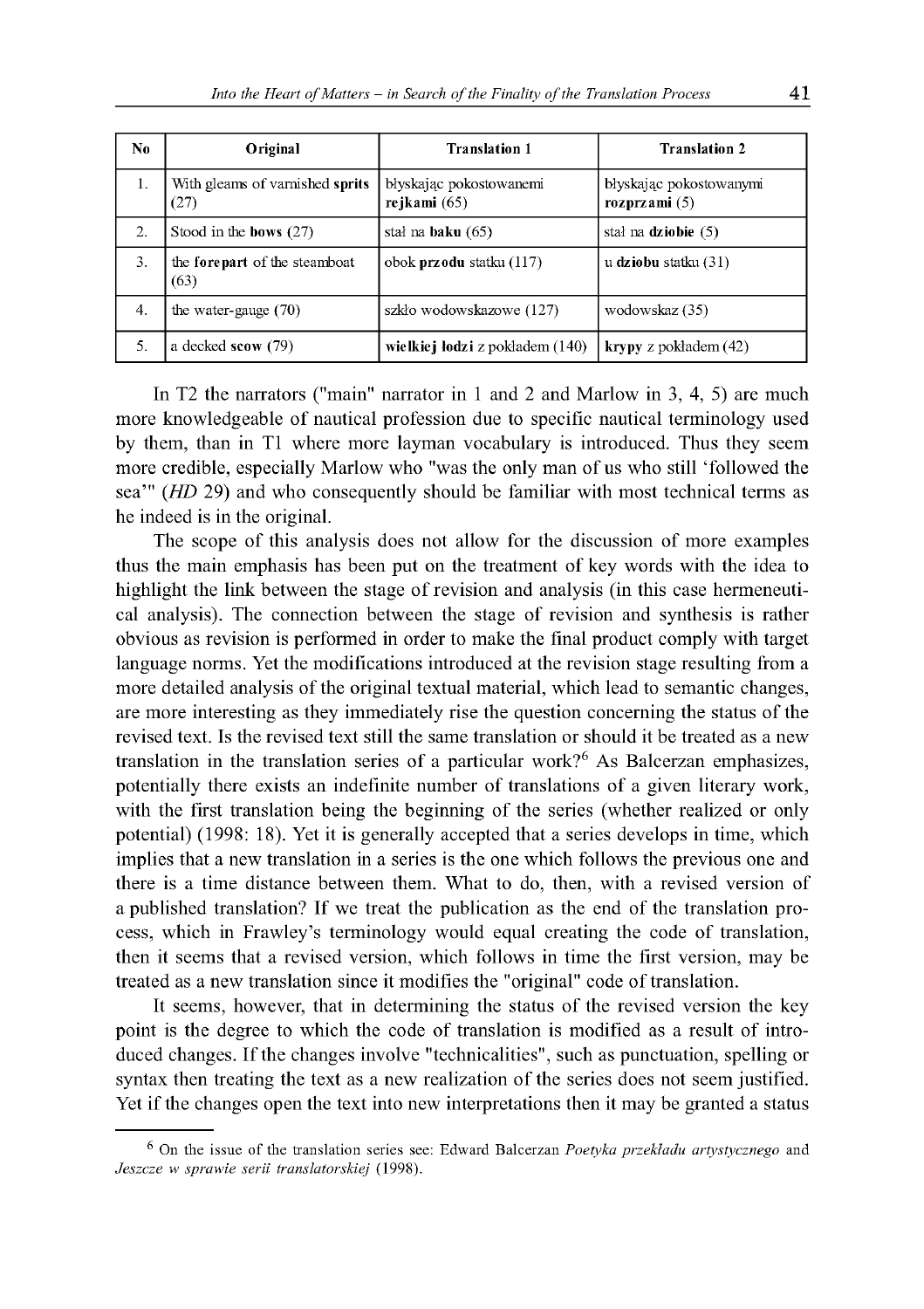of a new translation. In the first case, the translation process seems indeed to extend ad infinitum as the text may be constantly corrected. In the second case, the translation process finishes with the emergence of the text understood as the creation of the new code, whereas the revised version which radically changes this new code should be rather seen as a new translation.

#### **Bibliography**

- Balcerzan E., *Literatura z literatury (strategie tłumaczy),* Katowice 1998, Śląsk.
- Bassnett-McGuire S., *Translation Studies,* London 1980, Methuen in: Pisarska, A. (ed.) *Readings in Translation Studies,* Poznań 1985, UAM, pp. 24-31.
- Conrad J., *Młodość. Jądro ciemności,* transl. by Aniela Zagórska in: *Pisma zbiorowe Josepha Conrada,* Vol. VI, Warszawa 1930, Dom Książki Polskiej.
- Conrad J., *Heart of Darkness*, Harmondsworth 1985, Penguin Books.
- Conrad J., *Heart of Darkness*, ed. by Robert Kimbrough, New York London 1963/1988, W W Norton & Company.
- Conrad J., *Jądro ciemności,* transl. by Barbara Koc, Warszawa 2000, Ludowa Spółdzielnia Wydawnicza.
- Conrad J., *Jądro ciemności,* transl. by Aniela Zagórska, ed. by Anna Popławska, Kraków 2004, Wydawnictwo GREG.
- Conrad J., *Jądro ciemności,* transl. by Jędrzej Polak, Poznań 1994, SAWW.
- Conrad J., *Jądro ciemności,* transl. by Ireneusz Socha, Kraków 2004, Zielona Sowa.
- Dąmbska-Prokop U., (ed.) *Mała encyklopedia przekładoznawstwa,* Częstochowa 2000, Wydawnictwo Wyższej Szkoły Języków Obcych i Ekonomii EDUCATOR.
- Frawley W., *Prolegomenon to a Theory of Translation*, (1984) in: Venuti, L. (ed.) The Transla*tion Studies Reader*, London and New York 2000/2003, Routledge, pp. 250-263.
- Korzeniowska A., Kuhiwczak P., *Successful Polish-English Translation. Tricks of the Trade,* Warszawa 1994, Wydawnictwo Naukowe PWN.
- Kujawska E., *The Rhythmical Structure of Narration of "Heart of Darkness" and "Apocalypse Now"* in: Wicher, A. (ed.) English Philology Nr 4, Łódź 2002, Wydawnictwo Wyższej Szkoły Humanistyczno-Ekonomicznej w Łodzi, pp. 87-98.
- Linde-Usiekniewicz J., (ed.), *Wielki słownik angielsko-polski, English-Polish Dictionary,* Warszawa 2004, PWN.
- Lipiński K., *Vademecum tłumacza,* Kraków 2000, Wydawnictwo Idea.
- Ojcewicz G., *Podstawy translatoryki,* Gdańsk 1991, Wydawnictwo Uniwersytetu Gdańskiego.
- Sinclair J., (ed.) *Collins Cobuild English Language Dictionary,* London and Glasgow 1990, Collins.
- Szymczak M., (ed.) *Słownik języka polskiego,* vol. III, Warszawa 1989, PWN.
- Watt I., *Impressionism and Symbolism in "Heart of Darkness"* in: Conrad, J. *Heart of Darkness,* ed. by Robert Kimbrough, New York London 1963/1988, W W Norton & Company, pp. 311-335.
- <[http://www.culture.pl/en/culture/artykuly/wy\\_in\\_nagrody\\_pen\\_clubu\\_2002>](http://www.culture.pl/en/culture/artykuly/wy_in_nagrody_pen_clubu_2002), on May 14, 2006.